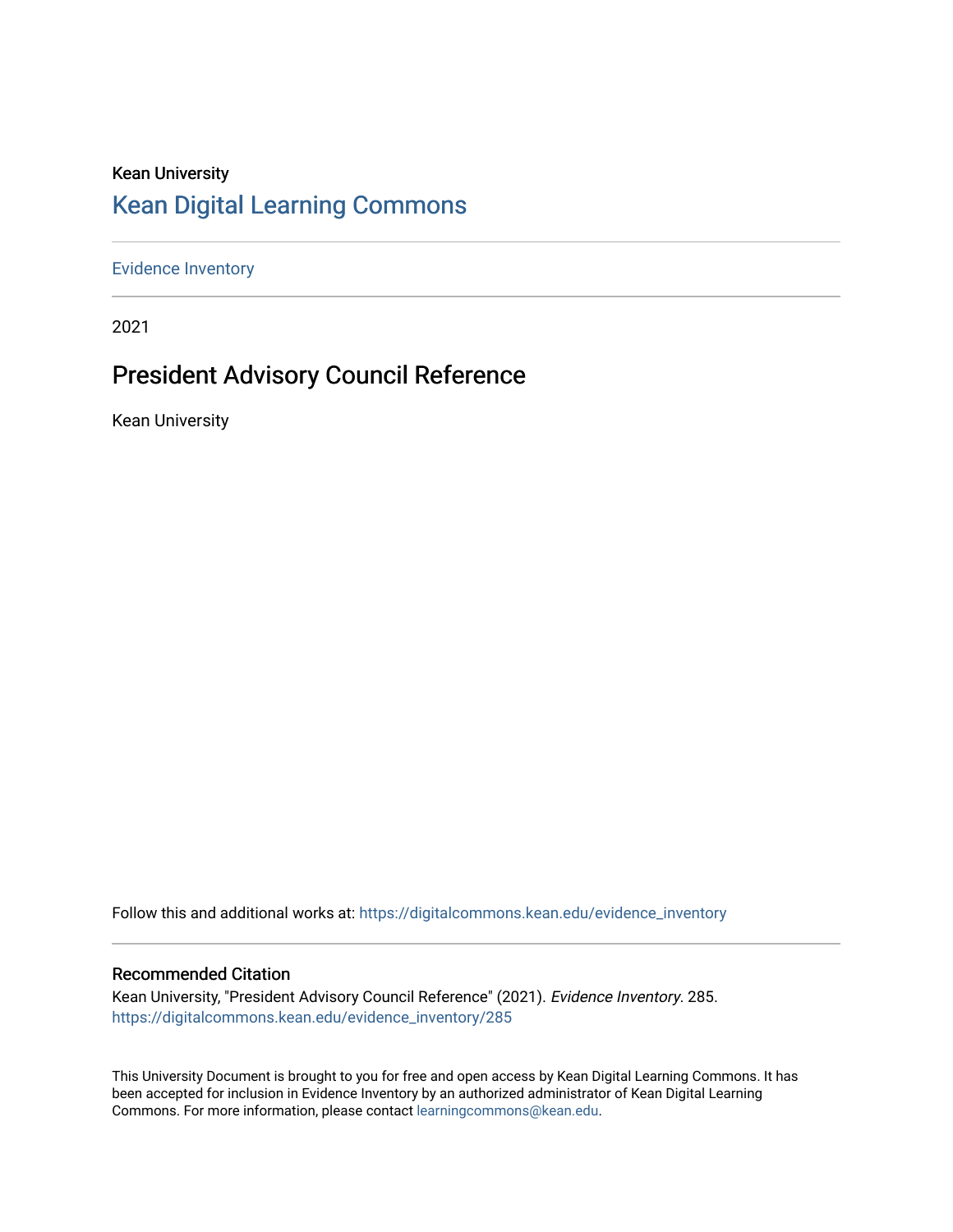### President Advisory Council Reference

### Abstract

President Advisory Council Reference

### Keywords

advisory, council, Standard VII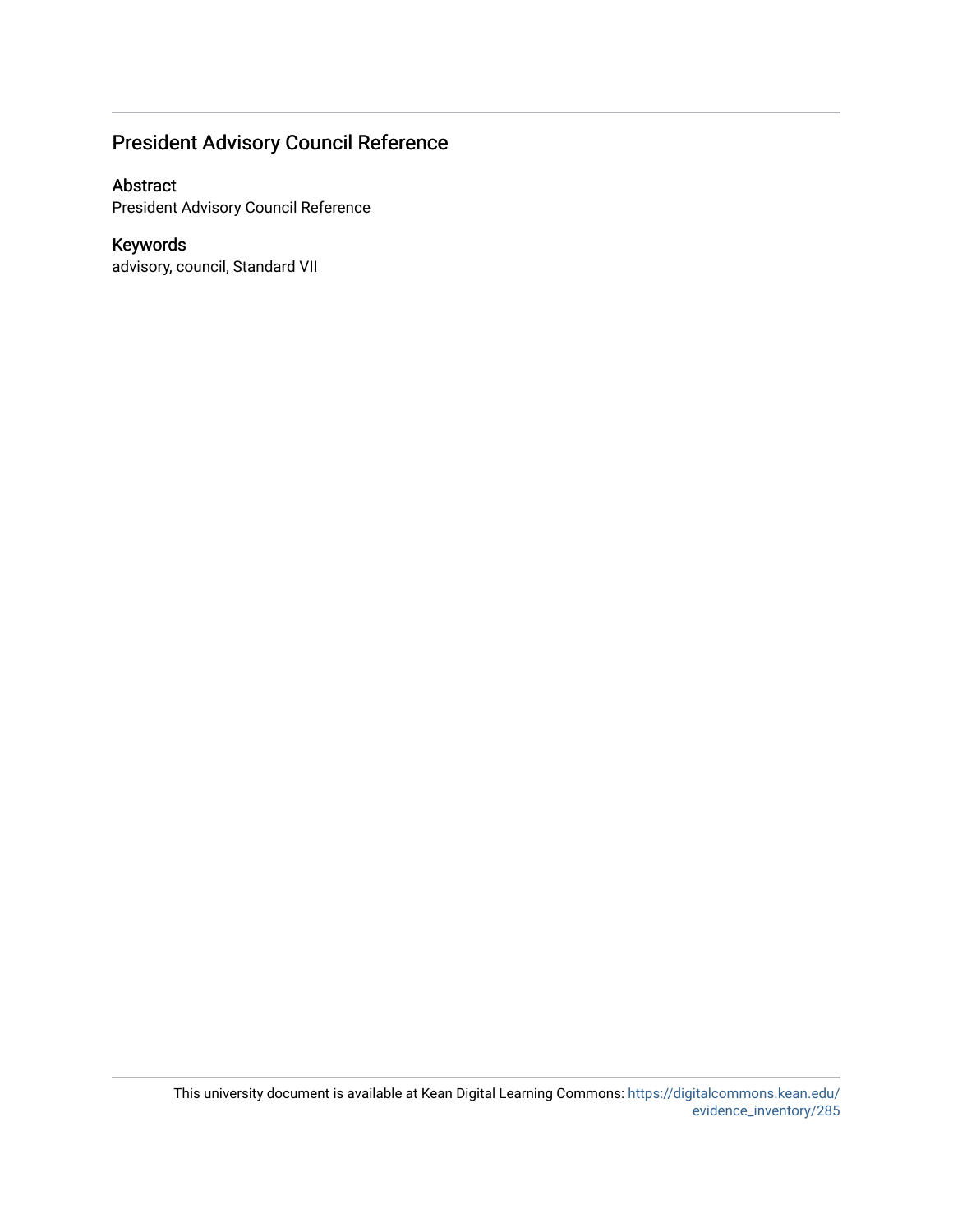

# Return to Campus

A mask mandate is currently in place on campus. Learn more about the University's health and safety protocols to help protect the campus community from COVID-19 and reduce the spread of the virus.

# Kean Installs President Lamont O. Repollet, Ed.D., as 18th Leader

**Oct 14, 2021**



Kean University President Lamont O. Repollet, Ed.D., was installed today as the 18th leader of the University in a campuswide ceremony attended by Kean faculty and students, state lawmakers, presidents of other colleges and universities across New Jersey, and family and friends.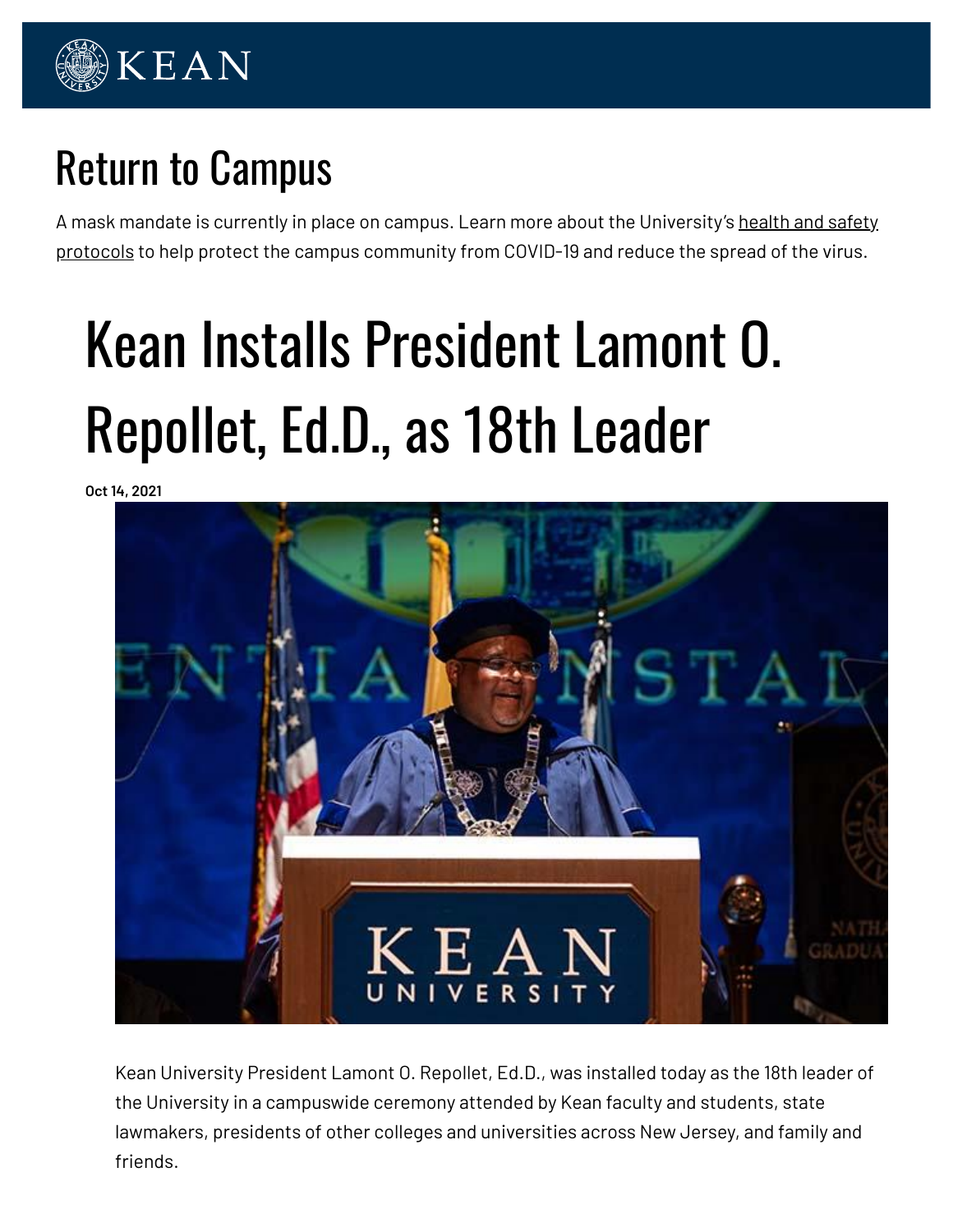A Kean alumnus, former Kean Trustee and the University's first Black president, Repollet gave a moving Inaugural Address in which he shared recollections of his childhood years and his vision for the University's future.

"As I accept this appointment as president, I acknowledge, 'To whom much is given, much will be required,'" he said.

At the University where many students are minority, low-income and the first in their family to attend college, Repollet pledged to foster an environment where students "learn, grow, take risks, make mistakes, regroup and keep climbing higher."

"Building a positive climate and culture is what we're all about," he said. "As Kean emerges as the Urban Research University of New Jersey, I am committed to leveraging the resources of Kean University to contribute directly to solving our state's most challenging social and economic challenges."

Attending the ceremony were New Jersey Lt. Governor Sheila Y. Oliver; Secretary of Higher Education Brian Bridges, Ph.D.; Senators Joseph P. Cryan, Thomas H. Kean Jr. and Nicholas P. Scutari '89, a Kean alumnus; Assembly Speaker Craig J. Coughlin; Governor Phil Murphy's Chief of Staff George Helmy, and other elected officials. The ceremony was also live streamed to a virtual audience.

A procession, including a color guard, 10-piece marching band, more than 100 Kean faculty members, other college and university leaders, and dignitaries, wound through the Kean campus to kick off the event.

Kean Board of Trustees Chair Steve Fastook '06H welcomed the audience, which included the president's wife, Darlene, and daughters, Lauryn and Taylor, and spoke about Repollet's accomplishments.

"President Repollet is already moving this incredible University — this beautiful, state of the art, vibrant and diverse community — forward on its journey to excellence," Fastook said.

The Lt. Governor spoke about Kean's role as an inclusive, diverse university and said Repollet would move the University to "a new height in the State of New Jersey."

"Kean is the place that has sent people out in the world to do miraculous things," Oliver said.

A former New Jersey Education Commissioner, school superintendent, principal and teacher, Repollet was named Kean president in 2020, but the pandemic delayed his formal installation.

Since taking office, he has focused on safety, academic excellence and equity, while overseeing health and safety measures to curtail the spread of COVID-19.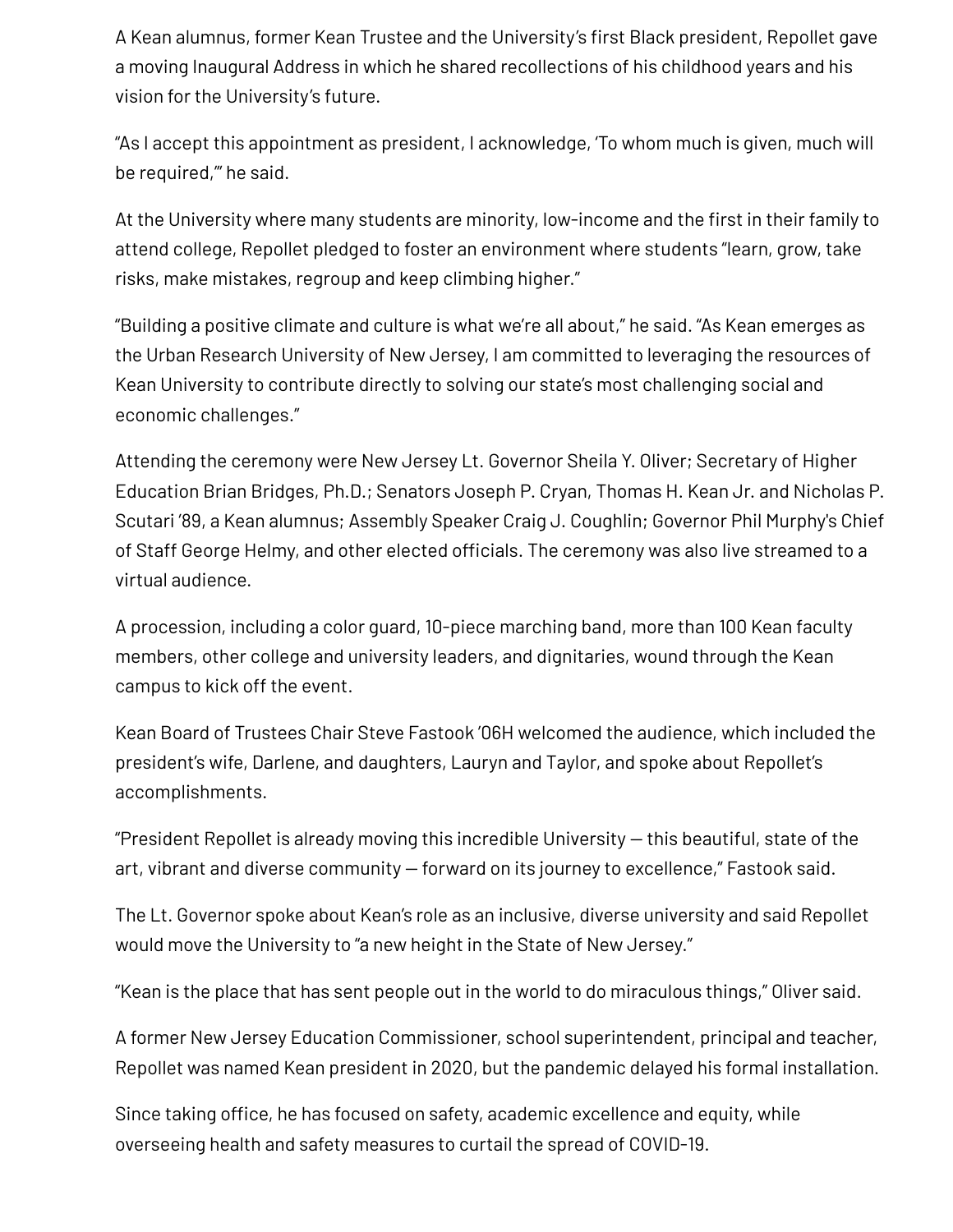Calling Repollet a "visionary leader and champion for student success," Secretary of Higher Education Brian Bridges, Ph.D., said under his leadership, the state will strengthen its partnership with Kean University.

"From teacher and coach to principal, Education Commissioner and now University President, Dr. Repollet shares our vision to create a stronger and fairer economy through equity-driven policies that ensure all students, regardless of life circumstances, can earn a college degree at an affordable price," Bridges said.

Repollet has created programs to increase equity, diversify the faculty and boost research, including spearheading a drive toward elevating Kean to a Carnegie R2 research institution.

Claire Mulry, OTD, chair of Kean's Occupational Therapy program and a member of the University Senate, offered remarks on behalf of the faculty and noted the historic significance of a former Kean student and Trustee becoming the University's first Black president.

"But honestly, the real excitement today is not history. It is our future — and how incredibly promising it looks under Dr. Repollet's leadership," Mulry said. "As faculty, we are both challenged and excited by his vision of Kean as an R2 Carnegie research institution by 2025. We stand ready and able to work with President Repollet on achieving this goal and many more."

Repollet spoke directly to students in his address, saying, "like me, you have a duty to keep going so that you can reach back as you climb."

In his first year as president, Repollet has reached out to students, establishing a President's Advisory Council and Student Town Halls, creating new recreation spaces, and being a visible presence at campus events.

Jason Pleitez, executive president of Student Organization, spoke on behalf of Kean's students, noting he has worked closely with President Repollet since he took office in the summer of 2020.

"Under his leadership, there is a new life to our institution and in my opinion, the beginning of the most influential era of Kean University yet," Pleitez said. "I speak for the entire student body when I say that we are overjoyed to stand witness to Kean's new legacy forming."

Repollet earned his Bachelor of Arts degree in communication from The College of New Jersey, his master's in educational leadership at Kean, and a doctorate in education from Nova Southeastern University. He also served on the Kean Board of Trustees from 2011 to 2018.

He began his career as a math teacher and coach in East Orange.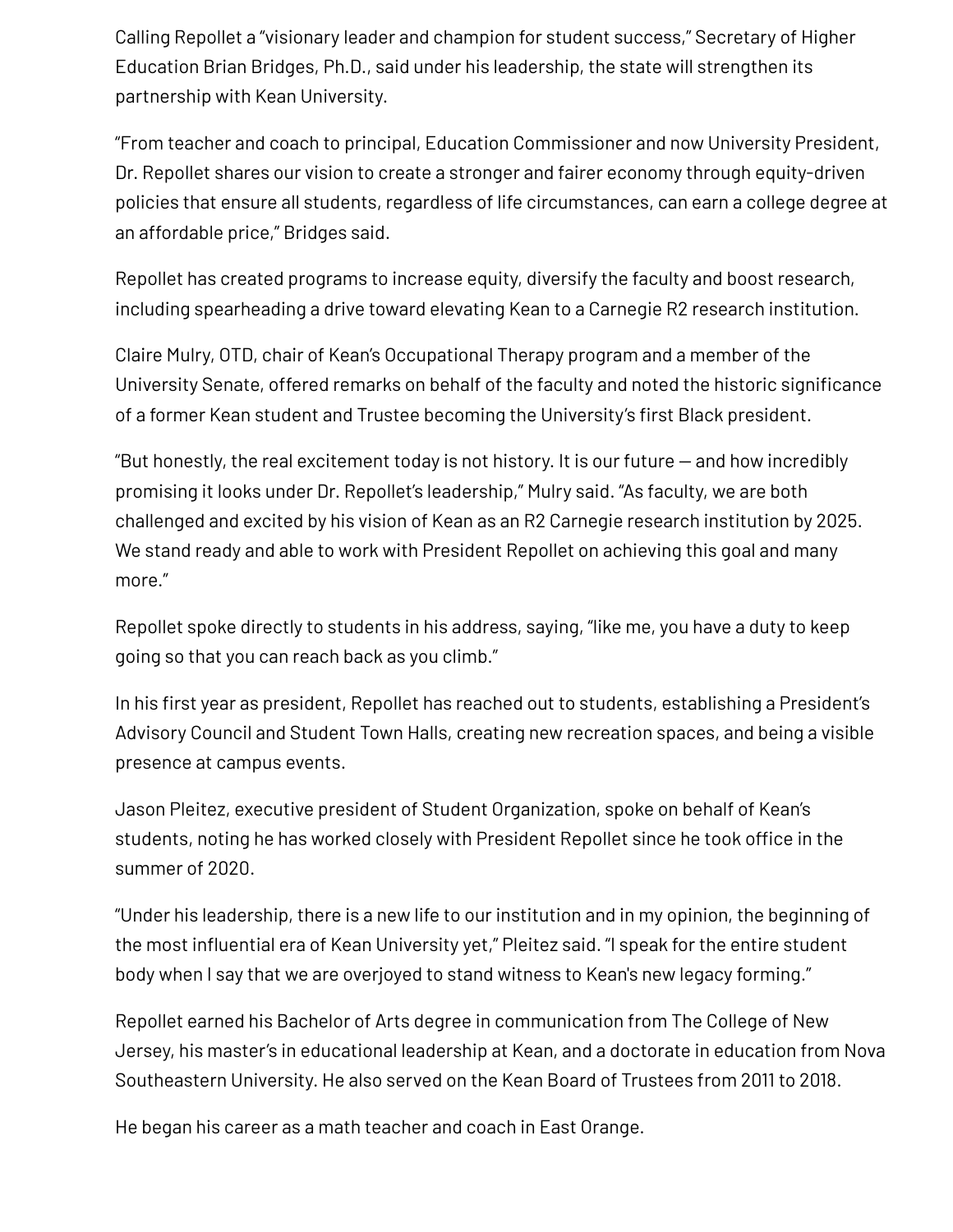In his address, the president described growing up in Carteret, where he was raised by extended family and saw his parents struggle with unemployment after leaving the military. But he said his parents were "stern when it came to school," pressing him to do well and instilling a love of learning.

He also quoted Bible scripture, in particular citing the faith of his grandmother, Lola.

"As an adult reflecting on my lived experiences, I now understand and appreciate the meaning of, 'For I know the plans I have for you,'" Repollet said.

An invocation was offered by the Rev. Dr. DeForest B. Soaries Jr., Repollet's pastor. The *Star-Spangled Banner*, Kean's *Alma Mater* and a musical interlude were performed by Kean graduates and the University Gospel Choir.

Repollet shared his deep affection for the University he now leads.

"I have loved Kean fiercely since I first arrived on campus as a graduate student and later as a member of the Board of Trustees," he said. "I loved it because I instantly felt a connection. I felt like I belonged. I'm determined to make sure each and every student feels the same way.

"I'm determined to build a team and a culture where we lift each other up and catch each other when we stumble."

# PHOTOS: Kean Installs President Lamont O. Repollet, Ed.D., as 18th Leader